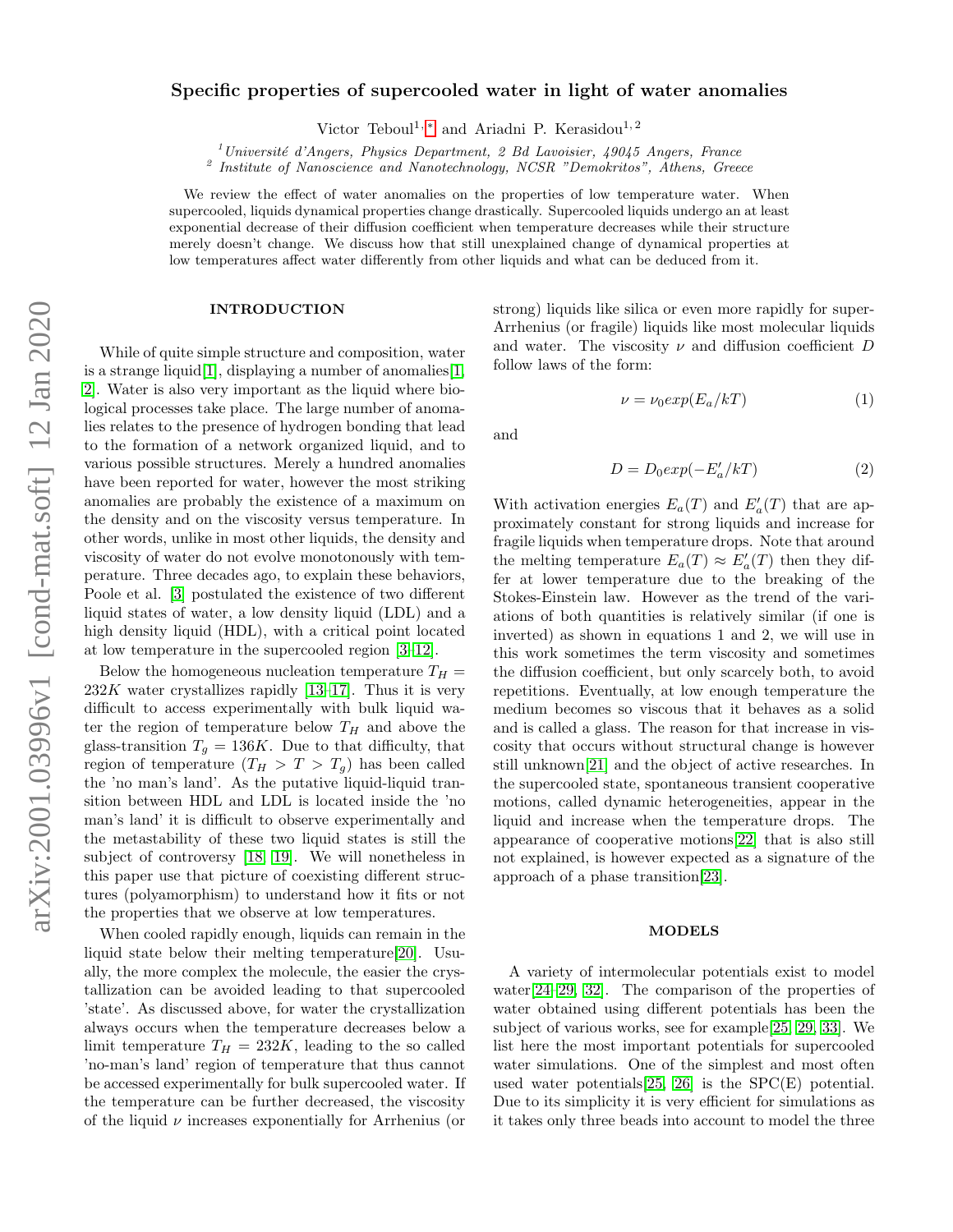atoms molecule. Unfortunately the diffusion is too large with that potential in comparison with experiments. The TIP5P(E) potential[\[27](#page-5-19)[–29\]](#page-5-14) is a little more complex and less efficient as it models water with 5 beads instead of 3, but it leads to a better dynamics[\[33\]](#page-5-17), a better structure and can induce crystallization. Coarse graining[\[30,](#page-5-20) [31\]](#page-5-21) is often used in simulations to increase drastically the efficiency of the calculations. In biological systems a very large number of water molecules has to be used due to the large size of the biopolymers they surround. Thus coarse graining of water is of large interest, but rather difficult to model due to the hydrogen bondings, polyamorphism and electrostatic interaction. Several coarse grained potential have however been proposed for water. The Molinero's coarse grained potential[\[32\]](#page-5-15) that model water as an intermediate element between Carbon and Silicon, is very efficient and has been used extensively for low temperature simulations.

Long range electrostatic interactions, while screened[\[34,](#page-5-22) [35\]](#page-5-23) by the presence of the surrounding molecules, have to be handled with some care. While a few models use a simple cutoff for interactions at distances larger than  $R_{cutoff}$ , the most common ways of dealing with electrostatic interactions are the Ewald method and the Reaction field method. The Ewald method uses the infinite number of replica of the simulation box (Born- Von Karman periodic conditions) to calculate the global interactions on each atom. To solve the infinite range calculation, the long range part of the global potential is transformed into Fourier space where the calculation is short ranged. The Reaction field method approximates the long range interactions (defined as the interactions for distances larger than a chosen cutoff  $R_c$ ) between each atoms, by the interaction with a continuous medium with dielectric constant  $\epsilon$ .

The two methods are included in most simulation codes. However for scientists using their own simulations programs the reaction field is much easier to implement and leads to faster simulations. For the physics of the system, we expect the Ewald method to somehow increase the tendency for crystallization, while the reaction field will not affect that tendency. Notice that it is important in the reaction field method to apply the reaction field cutoff on the whole molecule (i.e. on the center of masses) to avoid charge fluctuations. Note also that at low temperatures, finite size effects[\[36,](#page-5-24) [37\]](#page-5-25) appear in supercooled liquids and modify their dynamics. Thus the simulation box has to be large enough to prevent from these effects to happen, and the lower the temperature, the larger the box must be chosen to avoid finite size artifacts.

In this paper we model the water molecular interactions with the TIP5PE potential[\[27\]](#page-5-19) and the long range electrostatic interaction with the Reaction field method using a cutoff radius  $R_c = 9$ Å and an infinite dielectric constant for distances  $r > R_c$ . The water molecule is modeled as a rigid body and we will focus our attention on the center of masses behavior (that is also approximately the oxygen atoms behavior as the differences in the position of the center of masses and of the oxygen atom is quite small in water). Our simulation box contains 2000 water molecules in a cubic box with usual periodic conditions and is aged at the temperature of study during 10ns (for  $T \geq 250K$ ) or  $20ns$  (for  $T \leq 240K$ ) before any recorded run.

## RESULTS AND DISCUSSION

We will show a few results from simulations of supercooled water before discussing them, together with previous works with the perspective of a connection with the water anomalies.

It is possible to rationalize most of the anomalous properties of water from its two most important particularities: The presence of hydrogen bounding leading to a network structure and the polyamorphism or equivalently the existence of several metastable structures. We will now discuss the properties of supercooled water in relation to these two important particularities of water.

### Large super-Arrhenius behavior

Water is a fragile liquid in Angell's classification, as its viscosity increases (diffusion decreases) more than exponentially when the temperature drops below its melting temperature. Most molecular liquids are fragile, however water is a very fragile liquid and the super-Arrhenius evolution of the viscosity with temperature is larger in water than in most liquids. Fragility is usually related to the extent of cooperative motions as one explains the increase of the activation energy  $E_a(T)$  by the need for an increasing number of molecules to cross energy barriers cooperatively for diffusion to take place. Consequently, the large super Arrhenius behavior of water suggests that cooperative motions are particularly large for water.

We will now illustrate the evolution of the diffusion with temperature in supercooled water from the calculation of the mean square displacements and diffusion coefficients of oxygen atoms. Figures [1](#page-2-0) and [2](#page-2-1) show the mean square displacement  $\langle r^2(t) \rangle$  evolution with temperature of supercooled water, respectively at the density of room temperature liquid water and slightly above the density of ice (at atmospheric pressure). Below the melting temperature  $T_m = 273K$  that corresponds approximately to the third curve from the top, the mean square displacements display the three characteristic time regimes of supercooled liquids, namely the ballistic time regime at short time scales (below 0.3ps), the plateau regime for intermediate time scales and the diffusive time regime for large time scales. While the temperature decreases, the plateau time regime increases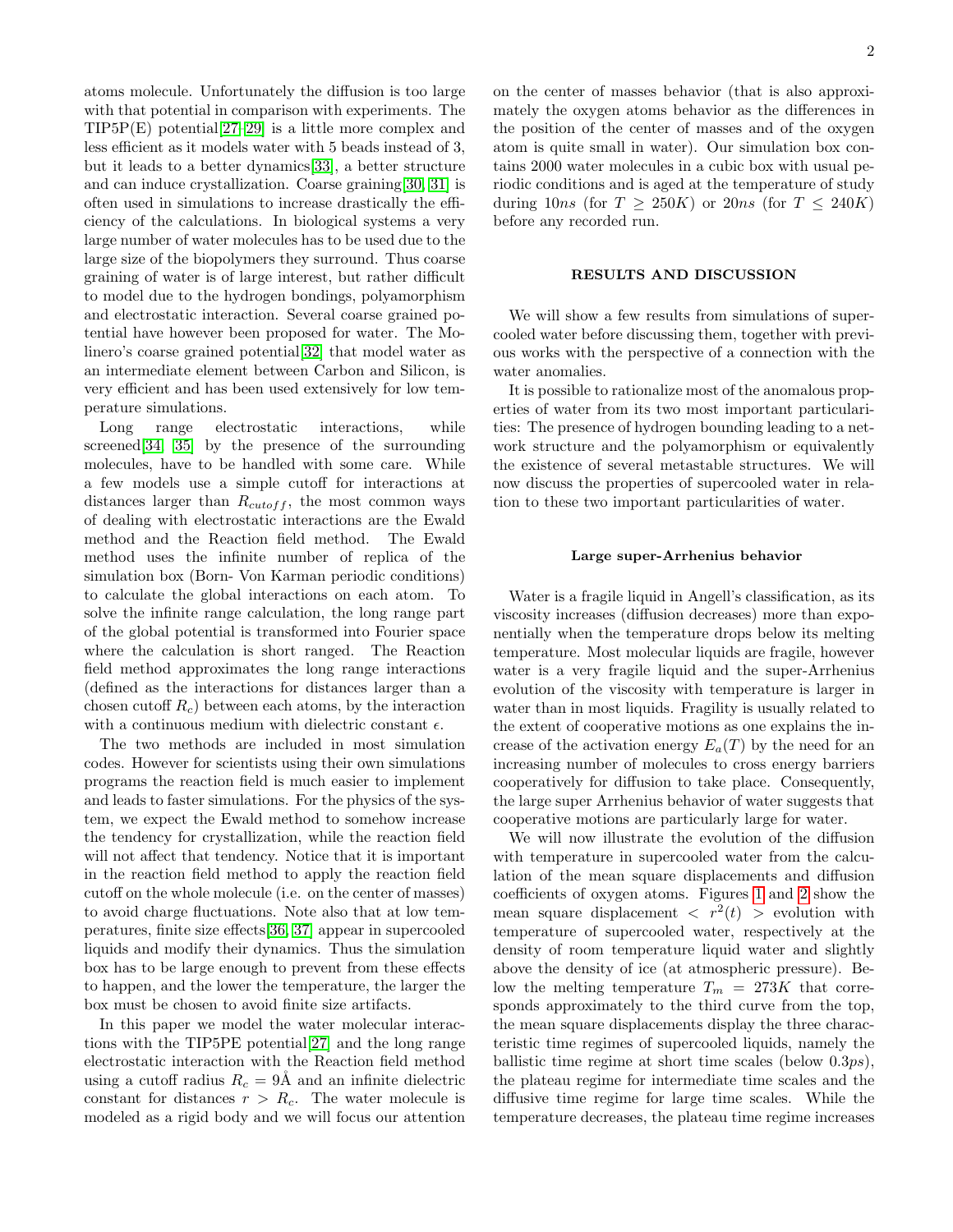

<span id="page-2-0"></span>FIG. 1: (color online) Mean square displacement of the center of masses versus time for various temperatures at the water density  $\rho = 1g/cm^3$ . Note the three time regimes characteristic of supercooled liquids appearing below  $T_m$ . For very short time scales we observe the ballistic regime with molecules still moving almost freely like in a gas, then for intermediate time scales the plateau regime arising due to the caging and reminiscent of the solid state, and eventually the diffusive regime when molecules escape the cage of their neighbor displaying a liquid behavior.

showing that the molecules need more time to escape the cages of their neighbors, leading to a slowing down of the dynamics and a decrease of the diffusion coefficient. If we compare Figures [1](#page-2-0) and [2](#page-2-1) that correspond to the densities  $\rho = 1g/cm^3$  and  $\rho = 0.92g/cm^3$  respectively, we see that the plateaus are larger for the same temperatures in Figure [2.](#page-2-1) The diffusion is smaller (or viscosity larger) for the smallest density. That counterintuitive property is one of the water anomalies that the presence of several possible structures explains.

Figure [3](#page-3-0) shows the diffusion coefficient as a function of temperature for the two densities considered in our simulations. The triangles correspond to recent experimental data[\[38\]](#page-6-0) at ambient pressure. The diffusion coefficient D is here calculated from the relation:

$$
\lim_{t \to \infty} \langle r^2(t) \rangle = 6Dt \tag{3}
$$

We see on the Figure that the diffusion coefficient departs rapidly from the Arrhenius pure exponential law materialized by the green dashed line. This evolution shows that water is a very fragile liquid in that temperature range. The activation energy  $E_a(T)$  increases significantly when the temperature drops, suggesting the presence of large cooperative motions. Understanding the activation energy as the energy that is necessary to overcome, to be able to move inside the environment, an increase of the activation energy means that several molecules have to overcome the one-molecule activation



<span id="page-2-1"></span>FIG. 2: (color online) As in Figure 1 but for a smaller water density  $\rho = 0.92g/cm^3$ . Note that the dynamics is slower here than in Figure 1 for  $\rho = 1g/cm^3$ . That is one of the strange particularities of supercooled water.

energy for the motion to be possible. As a result the increase of the activation energy when the temperature drops reflects the average number of molecules involved in cooperative clusters at different temperatures.

## Effect of density or pressure

Increasing the pressure or the density leads to a decrease of the super-Arrhenius behavior[\[44–](#page-6-1)[46\]](#page-6-2) in water. This effect has been observed experimentally and with molecular dynamics simulations using various potentials. We observe that effect in the diffusion coefficients of Figure [3,](#page-3-0) and by comparison of the mean square displacements of Figures [1](#page-2-0) and [2](#page-2-1) for the two different densities studied. As the density is made smaller in Figure [3,](#page-3-0) the diffusion departs more from the Arrhenius law displayed with a green line and consequently water becomes more fragile.

As the fragility is connected with the cooperative motions, we deduce that increasing the pressure (or the density) decreases the cooperative motions and accelerates the dynamics (i.e. decreases the viscosity) in supercooled water. We interpret this effect from the pressure induced structural modifications in the liquid. Increasing the pressure promotes the high density structure and as a result decreases the structural fluctuations that are responsible for the large cooperative motions in water.

#### Large cooperative motions

We will now use a more direct measure of the clusters of cooperative motions inside the liquid. For that purpose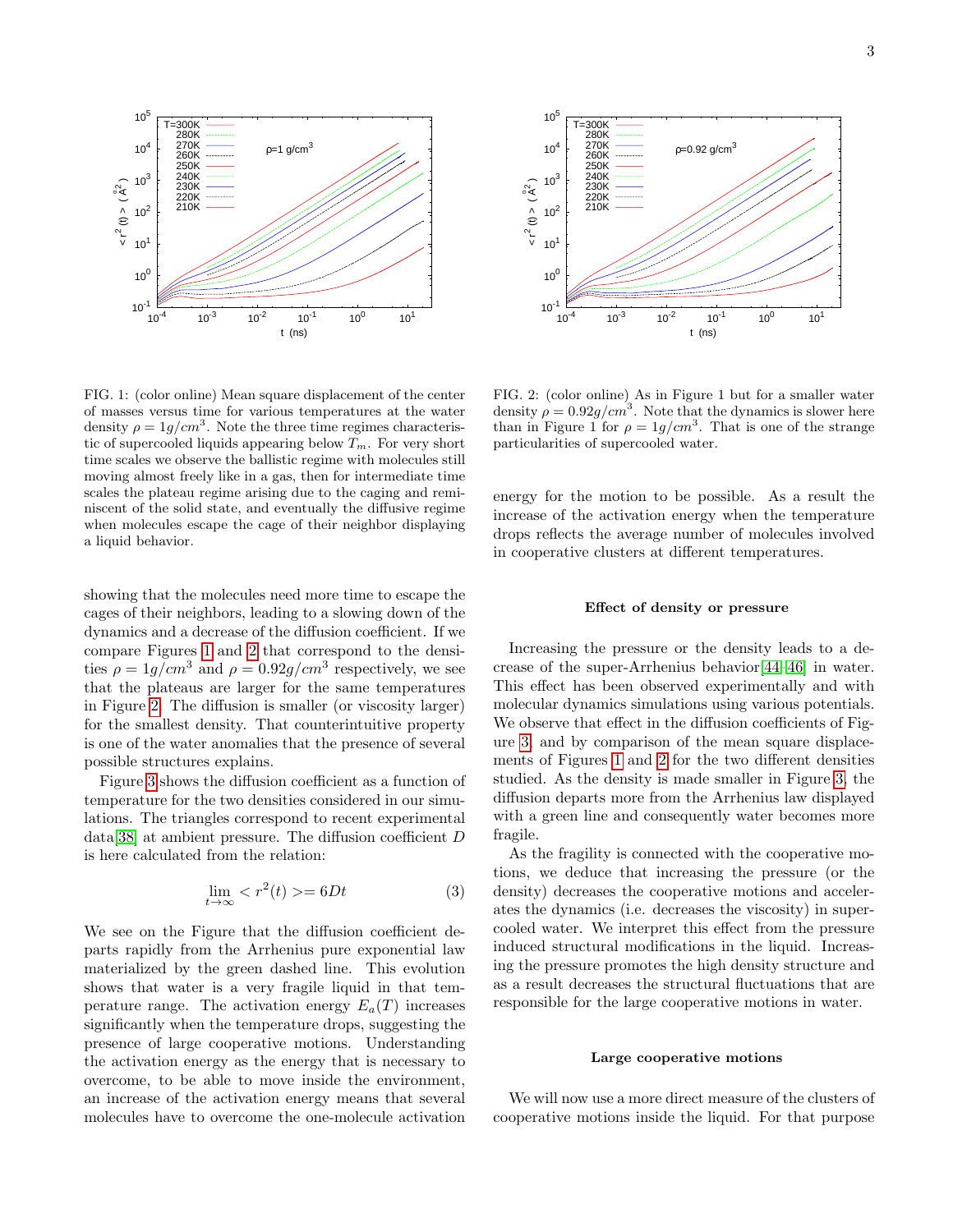

<span id="page-3-0"></span>FIG. 3: (color online) Diffusion coefficient of oxygen atoms (or centers of masses of water molecules) versus the inverse of the temperature, at constant density. The dashed line is the curve expected from an Arrhenius pure exponential evolution of the diffusion coefficient. The triangles are experimental data obtained (using the Wilson-Frenkel model) from ice growth rate experiments at low pressure (full triangles (a) [\[38\]](#page-6-0)) or directly measured at ambient pressure (empty triangles (b) [\[39\]](#page-6-3)). Note that some of these data are inside the no man's land. We expect the triangles to be located in between the blue and red circles as the density of water at ambient pressure decreases at low temperature. The model is thus slightly less diffusive than the experimental data at low temperatures. Note that the smallest density (blue circles,  $\rho = 0.92g/cm^3$ ) induces the largest departure from the Arrhenius evolution, suggesting larger cooperative motions at low density, a particularity of water.

we define the Non Gaussian parameter (NGP)  $\alpha_2(t)$  as:

$$
\alpha_2(t) = \frac{3 < r^4(t) >}{5 < r^2(t) >^2} - 1\tag{4}
$$

When the temperature drops, the self part of the Van Hove correlation function[\[40\]](#page-6-4) that represents the probability at time  $t$  to find a molecule a distance  $r$  apart its previous position at time zero, changes. A tail develops for large  $r$  values, that is the signature of cooperative motions that are larger than the average motions. As a result the Van Hove is no longer a Gaussian. The Non-Gaussian parameter is a measure of that departure from a Gaussian shape and consequently quantifies the cooperative motions. Figures [4](#page-3-1) and [5](#page-4-0) show the Non Gaussian parameter evolution when the temperature drops for the two densities of our study. The Non-Gaussian parameter is small at high temperature and progressively increases when the temperature drops. Simultaneously the curves are shifted to larger time scales due to the decrease of the probability for a molecule to escape the cage of its neighbors. The maximum of the curves corresponds to the plateau ending time regime for the mean square dis-



<span id="page-3-1"></span>FIG. 4: (color online) Non Gaussian parameter  $\alpha_2(t)$  versus time for various temperatures at constant density  $\rho =$  $1g/cm^3$ .  $\alpha_2(t)$  quantifies the deviation of the self Van Hove distribution function from a Gaussian. Consequently  $\alpha_2(t)$  is associated to the appearance of cooperative motions that are at the origin of the Van Hove shape modification, and it is used as a measure of the intensity of these motions.

placement. For that time, some molecules are escaping the cages while over are still trapped. In what follows we will call  $t^*$  that characteristic time for which the NGP is maximum. This time has been shown in numerous works[\[22,](#page-5-11) [36,](#page-5-24) [41,](#page-6-5) [47](#page-6-6)[–51\]](#page-6-7) to be a universal characteristic of cooperative motions in supercooled liquids. It was found to correspond to the characteristic time of string-like motions, that is the typical time for a molecule to replace another in a string of mobile molecules[\[22,](#page-5-11) [41,](#page-6-5) [47,](#page-6-6) [49,](#page-6-8) [50\]](#page-6-9).

Figure [6](#page-4-1) shows the evolution of the maximum value of the Non-Gaussian parameter  $\alpha_2(t^*)$ . As discussed above, the NGP measures the intensity of cooperative motions in the liquid. We see on the Figure the rapid increase of the NGP (i.e. cooperative motions) when the temperature drops. The Figure also shows that the cooperative motions are larger and increase faster at low density.

To resume that first part, supercooled water [\[41](#page-6-5)[–43,](#page-6-10) [46\]](#page-6-2) displays large cooperative motions in comparison to other liquids[\[36,](#page-5-24) [47,](#page-6-6) [52,](#page-6-11) [53\]](#page-6-12). We observe here that behavior from the large fragility of water (Figure [3\)](#page-3-0) and from the Non-Gaussian parameters (Figure [6\)](#page-4-1).

How does these particularly large cooperative motions relate to the high temperature particularities of water (the hydrogen bonding and the possible liquid-liquid transition in the no man's land) ? A first possible explanation is that the existence of polyamorphism favors structural fluctuations in the supercooled liquid that result in large dynamic heterogeneity. If that picture is correct, we expect the cooperative motions to sharply increase near the liquid-liquid transition between LDL and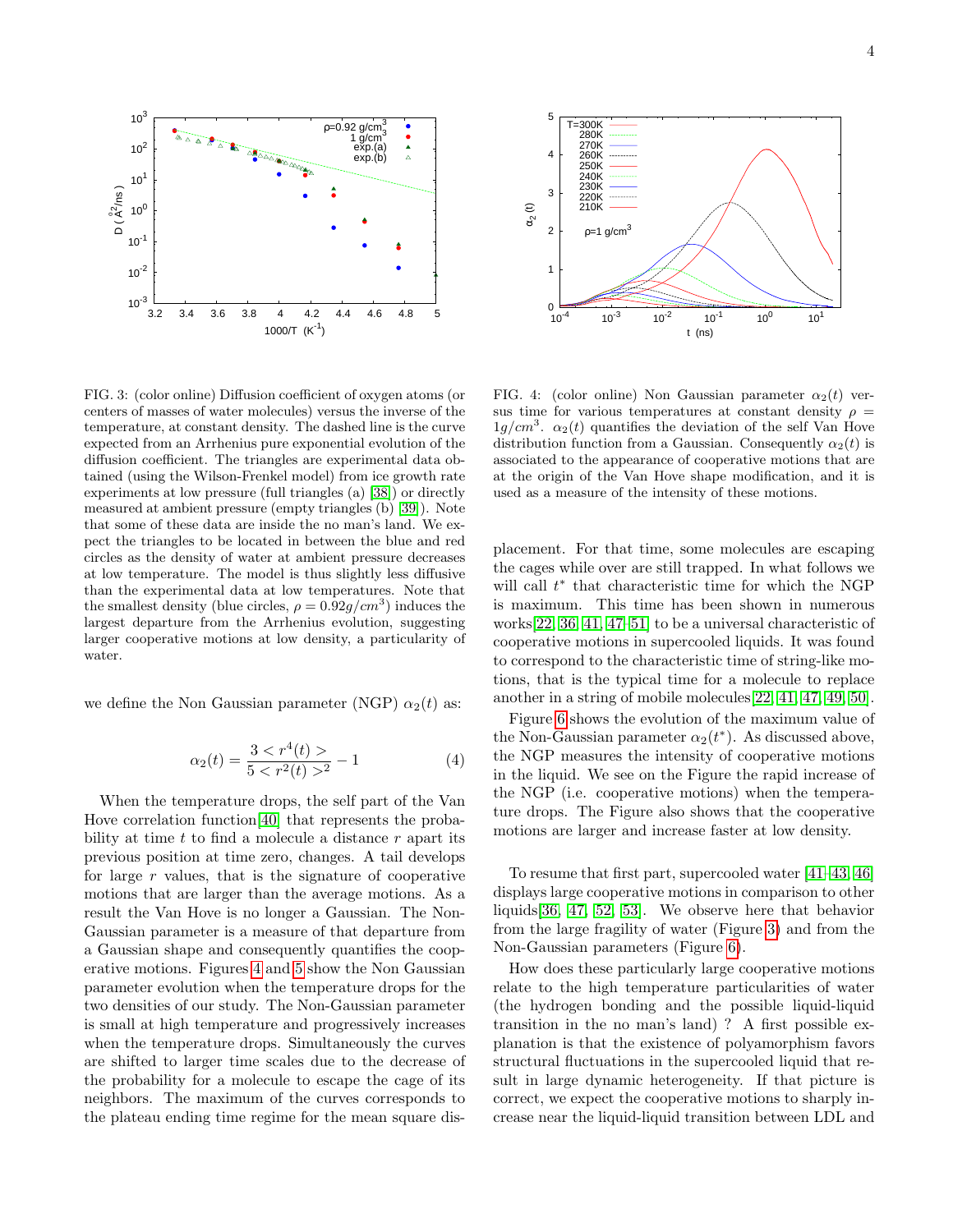

<span id="page-4-0"></span>FIG. 5: (color online) As in Figure 4 but at a smaller density  $\rho = 0.92 g/cm^{3}$ .

HDL, as well as in mixtures[\[43\]](#page-6-10). Actually the cooperative motions increase in low temperature water when we decrease the density from  $\rho_0 = 1g/cm^3$  to  $\rho_1 = 0.92g/cm^3$ to promote the LDL phase. During that density decrease however the viscosity increases, a particular behavior of water, and the increase of cooperative motions could be attributed to that increase of the viscosity. A second possible origin of these large cooperative motions is that the network structure organizes the liquid increasing the probability of string like motions. In favor of that second explanation we observe also relatively large cooperative motions in silica[\[36,](#page-5-24) [47\]](#page-6-6). Also the string like cooperative motions follow the pre-existing structure leading to curved string motions for water. Note that the two explanations do not exclude each other.

#### Structure related dynamic heterogeneities

Most scientists expect cooperative motions in supercooled liquids to be related to some structural defects. The underlying idea being that if the cage surrounding a molecule is too tight, the molecule is less likely to move. Similarly if the cage is loose the molecule will move more likely than the average. This leads to the hypothesis of structural fluctuations known as hard zones and soft zones that result to the least mobile and most mobile molecules aggregation. However if there is some structure related effect indirectly observed from the propensity[\[54,](#page-6-13) [55\]](#page-6-14), the structural modification leading to these effects is elusive in most liquids.

Contrary to other liquids, in supercooled water we find a clear relation between the local structure and the cooperative motions[\[41\]](#page-6-5). As discussed above, we actually find for water that the local structure around moving molecules is less organized than around non mov-



<span id="page-4-1"></span>FIG. 6: (color online) Maximum of the Non Gaussian parameter  $\alpha_2(t^*)$  versus the inverse of the temperature T. The curves show the increase of the cooperative motions when the temperature drops. Note that the cooperative motions are larger for the smaller density as expected from the deviation of the diffusion coefficient to an Arrhenius law in Figure 3.

ing molecules. We observe this behavior in Figure 1b of ref. [\[41\]](#page-6-5) from a comparison between the radial distribution functions around mobile, non-mobile, and average molecules. Why is that structural modification visible in water and not in other liquids ?

Here again polyamorphism induced by the existence of different minima in the potential energy, will increase the structural fluctuations, leading to a more visible correlation between structure and dynamics.

#### Confinement inside nanopores

Confinement of liquid water inside nano pores permits to avoid crystallization at  $T_H$ , and thus gives experimental access to the no man's land. For that reason among others, the effects of confinement of supercooled water has been the subject of a large number of works[\[56–](#page-6-15)[62\]](#page-6-16). However the fact that confined supercooled water is or not significantly different from bulk supercooled water is still a matter of debate. In supercooled water, confinement increase or decrease the viscosity depending on the wall hydrophilic or hydrophobic nature. Confinement is also expected to cutoff the cooperative motions as they cannot propagate inside the wall. The diameter of the pore thus appears as a maximum cooperative length for two dimensions of the system. Simulations however show that nature is more complex. Actually, for an hydrophilic wall, the cooperative motions do not decrease but instead increase when supercooled water is confined[\[42\]](#page-6-17).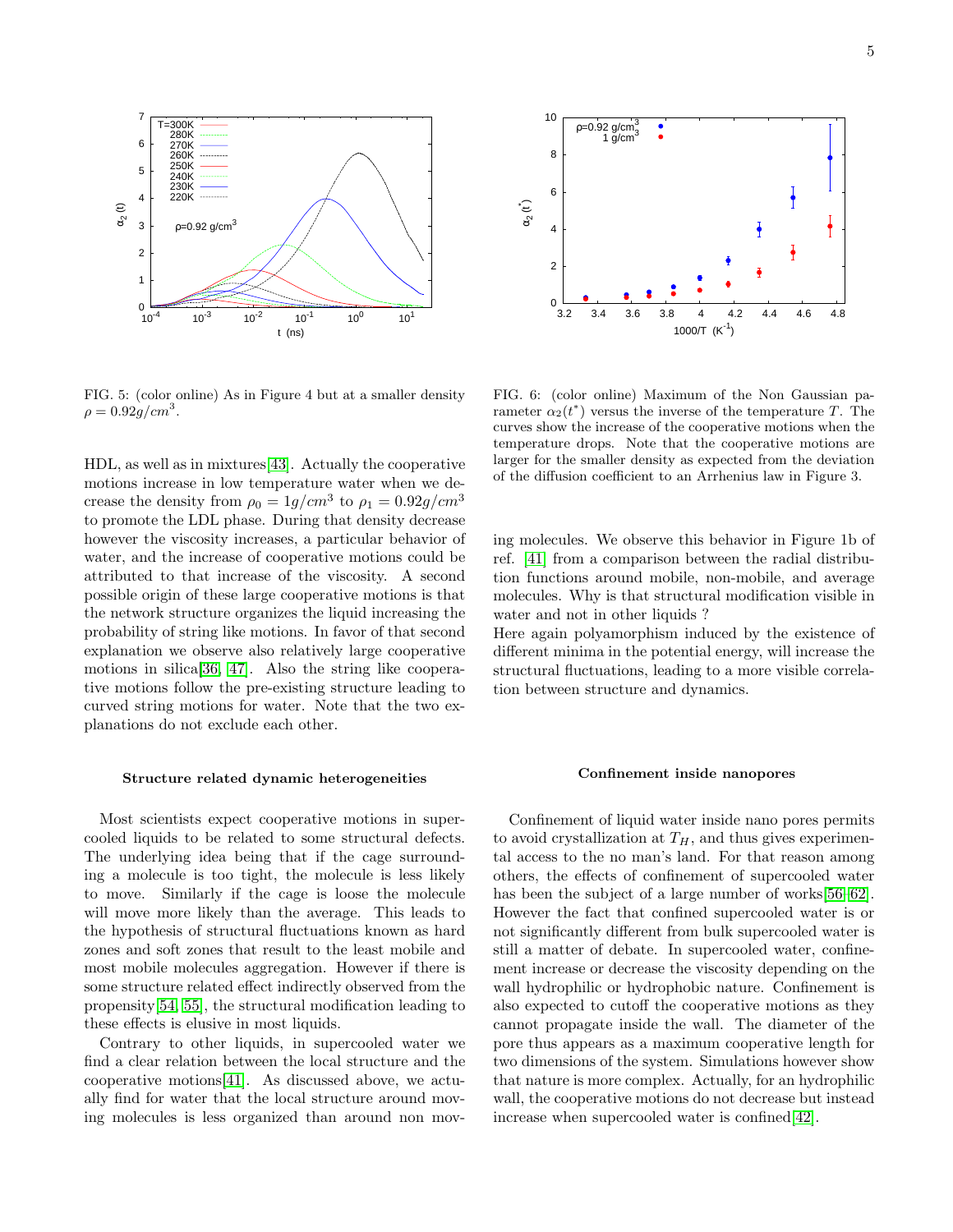## **CONCLUSION**

Water is a complex liquid due to its polyamorphism (i.e. the possibility to have different structures) and hydrogen bonding that leads to a network structure. These characteristics lead to various anomalies that extend to the supercooled region. Inside that category we have the density and viscosity anomalous behaviors. Moreover some new types of anomalies appear at low temperatures, that are mainly amplified behaviors of supercooled liquids. In that second category we have the large cooperative motions and a visible connection between dynamic heterogeneities and the underlying structure of the liquid.

- <span id="page-5-0"></span><sup>∗</sup> Electronic address: [victor.teboul@univ-angers.fr](mailto:victor.teboul@univ-angers.fr)
- <span id="page-5-1"></span>[1] Franks F., Water, a matrix of life. Royal Society of Chemistry, Cambridge, UK 2000.
- <span id="page-5-2"></span>[2] Ball P., Water - an enduring mystery. Nature 2008; 452 : 291-292.
- <span id="page-5-3"></span>[3] Poole P.H., Sciortino F., Essmann U., Stanley H.E. Phase behaviour of metastable water. Nature 1992; 360: 324- 328.
- [4] Lina C., Smitha J.S., Sinogeikina S.V., Shena G., Experimental evidence of low-density liquid water upon rapid decompression PNAS 2018; 115: 2010-2015.
- [5] Bullock G., Molinero V., Low density liquid water is the mother of ice: on the relation between mesostructure, thermodynamics and ice crystallization in solutions. Faraday Discuss. 2013; 167: 371.
- [6] Tanaka H. A self-consistent phase diagram for supercooled water. Nature 1996; 380: 328330.
- [7] Poole PH, Bowles RK, Saika-Voivod I, Sciortino F. Free energy surface of ST2 water near the liquid-liquid phase transition. J. Chem. Phys. 2013; 138:034505.
- [8] Smallenburg F, Filion L, Sciortino F (2014) Erasing nomans land by thermodynamically stabilizing the liquidliquid transition in tetrahedral particles. Nature Phys. 2014; 10: 653657.
- [9] Palmer JC, et al. Metastable liquid-liquid transition in a molecular model of water. Nature 2014; 510:385388.
- [10] Nomuraa K., et al. Evidence of low-density and highdensity liquid phases and isochore end point for water confined to carbon nanotube PNAS 2017; 114: 4066- 4071
- [11] Holten V., Bertrand C.E., Anisimov M.A., Sengers J.V. Thermodynamics of supercooled water J. Chem. Phys. 2012; 136: 094507
- <span id="page-5-4"></span>[12] Sciortino F. Which way to low-density liquid water? PNAS. 2017; 114: 8141-8143
- <span id="page-5-5"></span>[13] Le L., Molinero V., Nanophase Segregation in Supercooled Aqueous Solutions and Their Glasses Driven by the Polyamorphism of Water J. Phys. Chem. A 2011; 115: 5900-5907.
- [14] Moore E.B.,Molinero V., Ice crystallization in waters nomans land J. Chem. Phys. 2010; 132: 244504.
- [15] Moore E.B., Molinero V., Structural transformation in supercooled water controls the crystallization rate of ice

Nature 2011; 479: 506-509.

- [16] Pereyra R.G., Szleifer I., Carignano M.A., Temperature dependence of ice critical nucleus size J. Chem. Phys. 2011; 135: 034508.
- <span id="page-5-6"></span>[17] Li T., Donadio D., Russoc G., Galli G., Homogeneous ice nucleation from supercooled water Phys. Chem. Chem. Phys. 2011; 13: 19807-19813.
- <span id="page-5-7"></span>[18] Limmer D.T., Chandler D. The putative liquid-liquid transition is a liquid-solid transition in atomistic models of water J. Chem. Phys. 2011; 135: 134503.
- <span id="page-5-8"></span>[19] Limmer D.T., Chandler D. The putative liquid-liquid transition is a liquid-solid transition in atomistic models of water II J. Chem. Phys. 2013; 138: 214504.
- <span id="page-5-9"></span>[20] Binder K., Kob W. Glassy materials and disordered solids World Scientific 2011 (Singapore)
- <span id="page-5-10"></span>[21] Anderson P.W., Through the glass lightly. Science 1995; 267: 1610.
- <span id="page-5-11"></span>[22] Berthier L., Biroli G., Bouchaud J.P., Cipelletti L., Van Saarloos W. Dynamical Heterogeneities in Glasses, Colloids and Granular Media Oxford university press 2011
- <span id="page-5-12"></span>[23] Pathria R.K., Beale P.D. Statistical Mechanics Academic press 1996 (Oxford)
- <span id="page-5-13"></span>[24] Jorgensen WL, et al. Comparison of simple potential functions for simulating liquid water. J. Chem. Phys. 1983; 79: 926-935.
- <span id="page-5-16"></span>[25] Berendsen H., Postma P., van Gunsteren W., Hermans J. Interaction models for water in relation to protein hydration. In Intermolecular Forces, 331342 (Springer, 1981).
- <span id="page-5-18"></span>[26] Berendsen H., Grigera J., Straatsma T. The missing term in effective pair potentials. J. Phys. Chem. 1987; 91: 6269-6271.
- <span id="page-5-19"></span>[27] Rick, S.W. A reoptimization of the five-site water potential (TIP5P) for use with Ewald sums J. Chem. Phys. 2004; 120: 6085-6093.
- [28] Mahoney M.W., Jorgensen W.L. A five-site model for liquid water and the reproduction of the density anomaly by rigid, nonpolarizable potential functions J. Chem. Phys. 2000; 112: 8910-8922.
- <span id="page-5-14"></span>[29] Mahoney M.W., Jorgensen W.L. Diffusion constant of the TIP5P model of liquid water J. Chem. Phys. 2001; 114: 363-366.
- <span id="page-5-20"></span>[30] Hadley K.R., Mc Cabe C. Coarse-grained molecular models of water: a review Mol. Sim. 2012; 38: 671-681.
- <span id="page-5-21"></span>[31] Accary J.B., Teboul V. Time versus temperature rescaling for coarse grain molecular dynamics simulations J. Chem. Phys. 2012; 136: 094502.
- <span id="page-5-15"></span>[32] Molinero V., Moore E.B. Water Modeled As an Intermediate Element between Carbon and Silicon. J. Phys. Chem. B 2009; 113: 4008-4016.
- <span id="page-5-17"></span>[33] Malaspina D.C., Bermudez di Lorenzo A.J., ereyra R.G., Szleifer I., Carignano A. The water supercooled regime as described by four common water models J. Chem. Phys. 2013; 139: 024506.
- <span id="page-5-22"></span>[34] Perera A. On the microscopic structure of liquid water Mol. Phys. 2011; 109: 2433-2441.
- <span id="page-5-23"></span>[35] Kerrache A., Teboul V., Monteil A. Screening dependence of the dynamical and structural properties of BKS silica Chem. Phys. 2006; 321: 69-74.
- <span id="page-5-24"></span>[36] Teboul V. Cooperative motions in a finite size model of liquid silica: an anomalous behavior Eur. Phys. J. B 2006; 51: 111-118.
- <span id="page-5-25"></span>[37] Taamalli S., Hinds J., Migirditch S., Teboul V. Enhanced diffusion in finite-size simulations of a fragile diatomic glass former Phys. Rev. E 2016; 94: 052604.